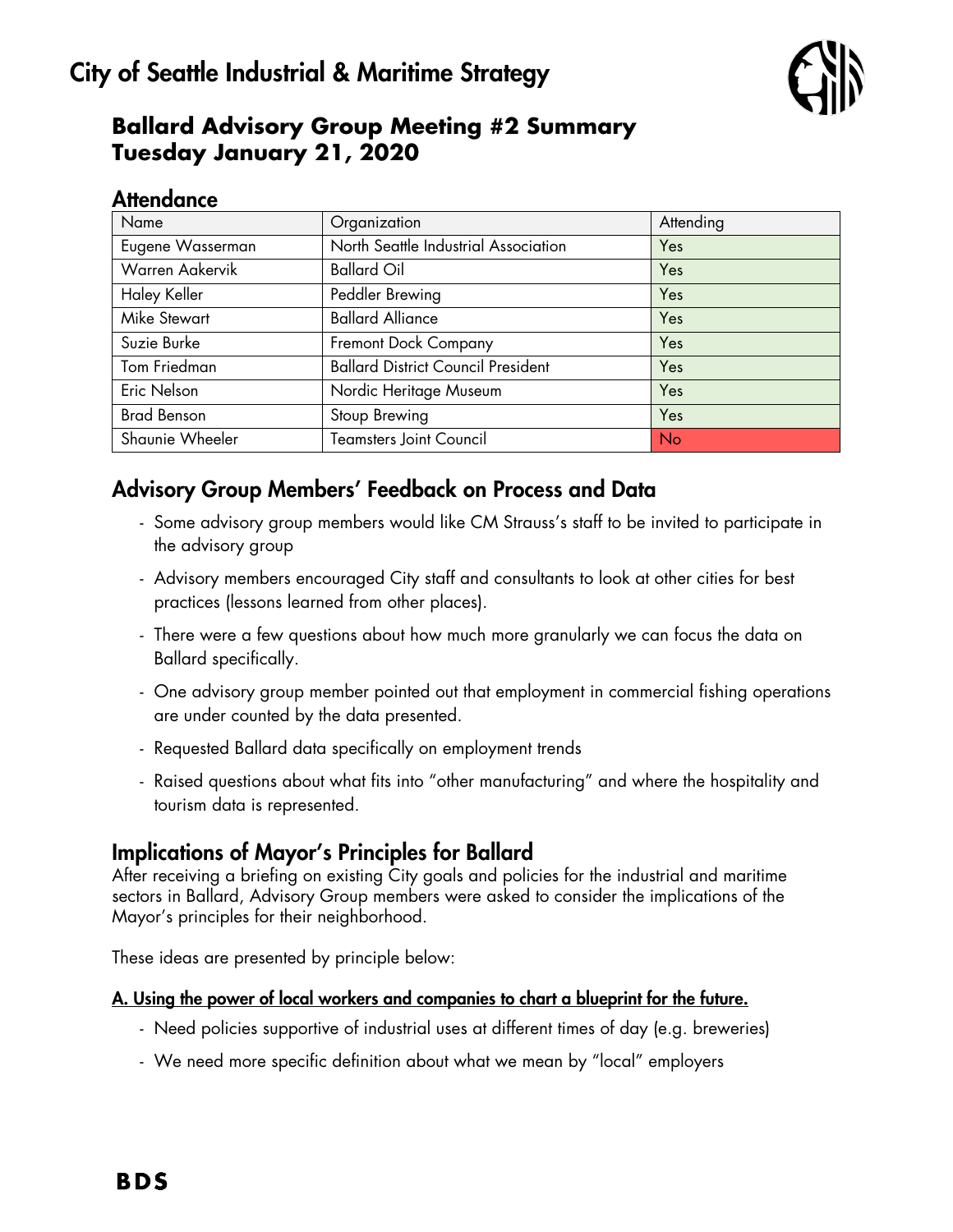# City of Seattle Industrial & Maritime Strategy



- C. Promoting equitable access to living-wage jobs through an inclusive economy and ladders of economic opportunity.
	- City's homeless policies should not negatively impact industrial users

#### D. Improving the movement of people and goods to and within industrial zones and increase safety for all travel modes.

- This means better upkeep and safety of streets
- A greater focus on transportation and parking improvements for workers
- Improved transportation corridor to/through industrial areas
- Avoid high capacity transit through industrial
- Avoid elevated ST Light Rail options
- Need more robust parking enforcement (time limits)
- A better understanding of major truck route hierarchies within SDOT and the City
- Foster a better relationship between SDOT and industrial users

### E. Aligning Seattle's industrial and maritime strategy with key climate and environmental protection goals.

- City should focus on the impacts to the local environment of companies (rather than companies being held responsible for regional impacts of their supply chain).
- Some recognition/celebration of progress on water clean-up by individual users

#### F. Developing a proactive land use policy agenda that harnesses growth and economic opportunities to ensure innovation and industrial jobs are a robust part of our future economy.

- We should collectively recognize that legacy residential properties in industrial zones do not imply the need for changing permitted uses.
- Ensure the long-term predictability of land use regulations to support decision making by small tenants
- Stop contract rezones which encourage the encroachment of non-industrial uses in industrial areas.
- Consider how changes in commercial zoning that limit the size of commercial grocery stores in neighborhood commercial districts make larger industrial sites more attractive to grocers than in the past.